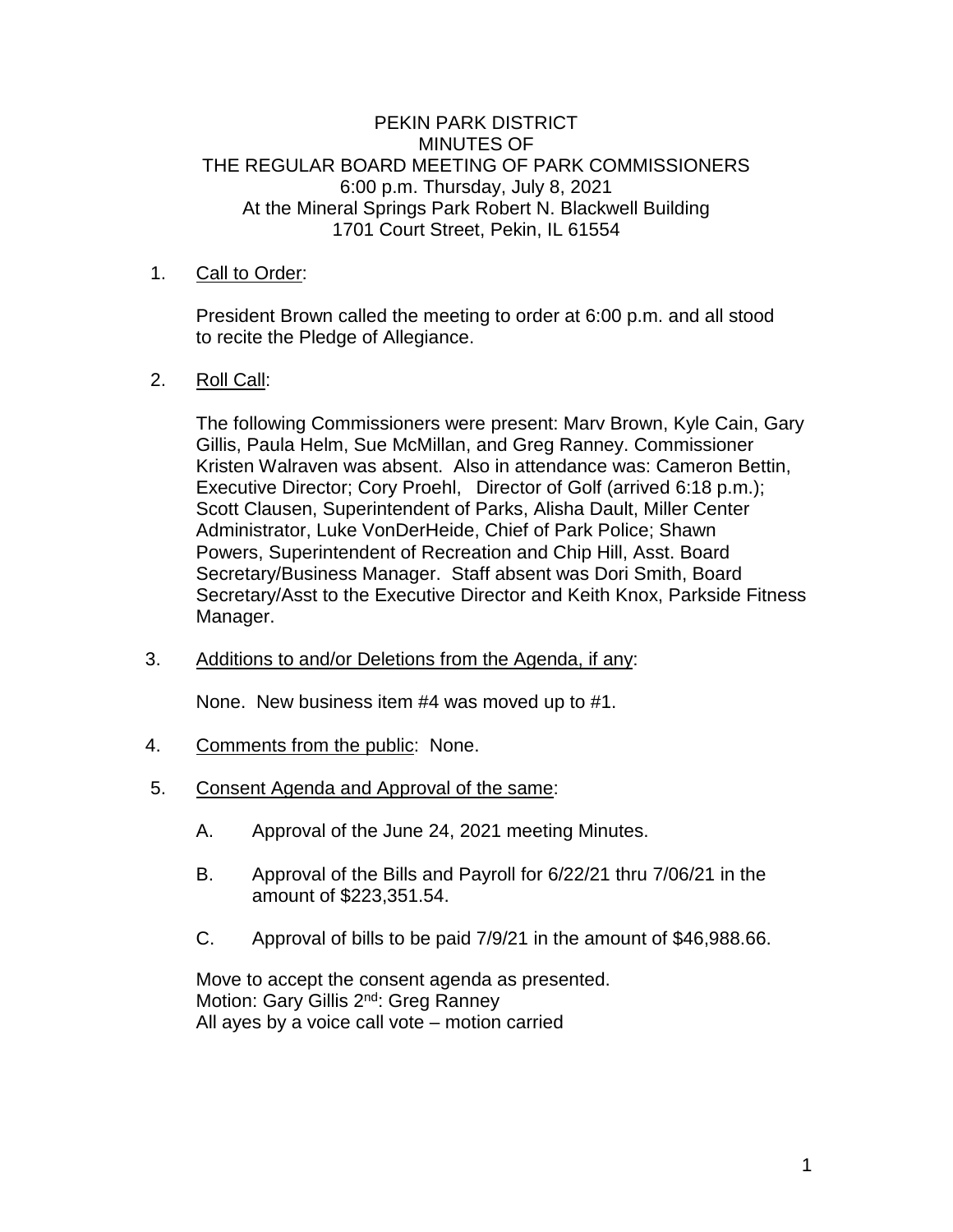- 6. Move to pass all items of business listed in the Consent Agenda by omnibus vote. Motion: Paula Helm 2<sup>nd</sup>: Greg Ranney All ayes by a roll call vote – motion carried
- 7. Executive Director's (ED) Report:

The ED reported he was going to hold off distributing a Budget Summary Report until the August  $12<sup>th</sup>$  meeting.

The ED met with Hanson Engineering and discussed plans for Court Street renovation. The following points were made: renovation begins in 2024, road will shift towards Mineral Springs Park, trees will need to be trimmed or removed, marquee and Mineral Springs Park signs will need to be moved, and may want to use detention area by DragonLand for more water detention. It was also reported that the City of Pekin did get a grant for a path along Stadium Drive that will connect to the Pekin Bike Trail.

The ED and Supt. of Parks met with the caretaker of Mosiman's property to allow the park district access to McNaughton Park.

The ED met with Byron Paulson regarding Soldwedel Trust Property. They also met with new homeowners about a pond issue. Homeowners want to fix pond and would need to remove some trees on park district property.

#### 8. Staff Reports:

Scott Clausen, Supt. of Parks reported delivery of the irrigation control panel for the Pekin Sports Complex has been delayed, the awning repair of the Robert N. Blackwell Administration Building is almost complete, and grinding of some sidewalks in Mineral Springs Park is underway.

#### 9. Commissioner Comments:

Commissioner McMillan thanked Scott Clausen for checking on the Pekin Sports Complex scoreboards and fixing the problem.

Commissioner Cain asked about the status of the Showmobile. The ED reported that it is out of commission for good. She noted maybe the City, Chamber & Park can all go in on a new one.

#### 10. Unfinished Business:

Discussion regarding future plans for the Pekin Sports Complex –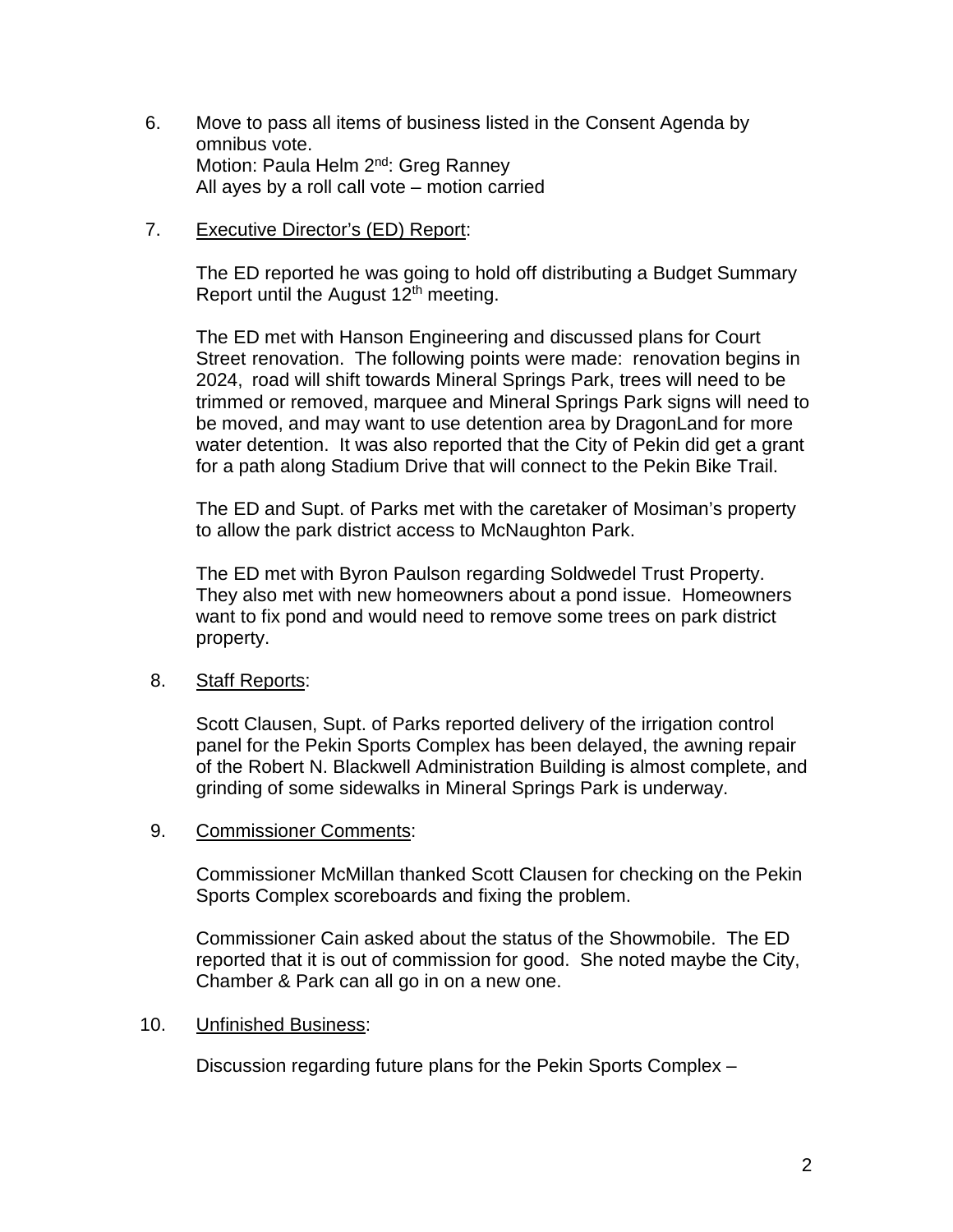The ED reported he met with Amy Wilson to discuss concepts/proposals. He asked board members for suggestions. Ideas that were noted are as follows: build a Recreation Center, on the 16-acre parcel construct soccer/Lacrosse fields and parking, lights for fields, walking path, and dog park.

# 11. New Business:

1. Approval of the renewal quotation received from IPARKS for a period of six months -

Move to approve the renewal quotation received from IPARKS for a period of six months in the amount of \$85,169 for Liability, Property, & Inland Marine coverage. Motion: Paula Helm 2<sup>nd</sup>: Kyle Cain All ayes by a roll call vote – motion carried

2. Approval of the renewal quotation received for IPRF for a period of six months –

Move to approve the renewal quotation received from IPRF for a period of six months in the amount of \$43,487 for Workers' Compensation coverage. Motion: Greg Ranney 2<sup>nd</sup>: Gary Gillis

3. Approval of the renewal quotation received from Beazley for a period of six months -

Approval of the renewal quotation received from Beazley for a period of six months in the amount of \$1,861 for Cyber coverage.

Motion: Kyle Cain 2<sup>nd</sup>: Paula Helm All ayes by a roll call vote – motion carried

4. Discussion regarding a potential Change Order for the OSLAD Grant Tennis Court Project in Mineral Springs Park –

Amy Wilson of the Farnsworth Group presented two options for the OSLAD Grant Tennis Court Change Order. After discussion, Option B was selected at an amount not to exceed \$32,857.

Move to approve Option B Change Order in an amount not to exceed \$32,857. Motion: Gary Gillis 2<sup>nd</sup>: Sue McMillan All ayes by a roll call vote – motion carried